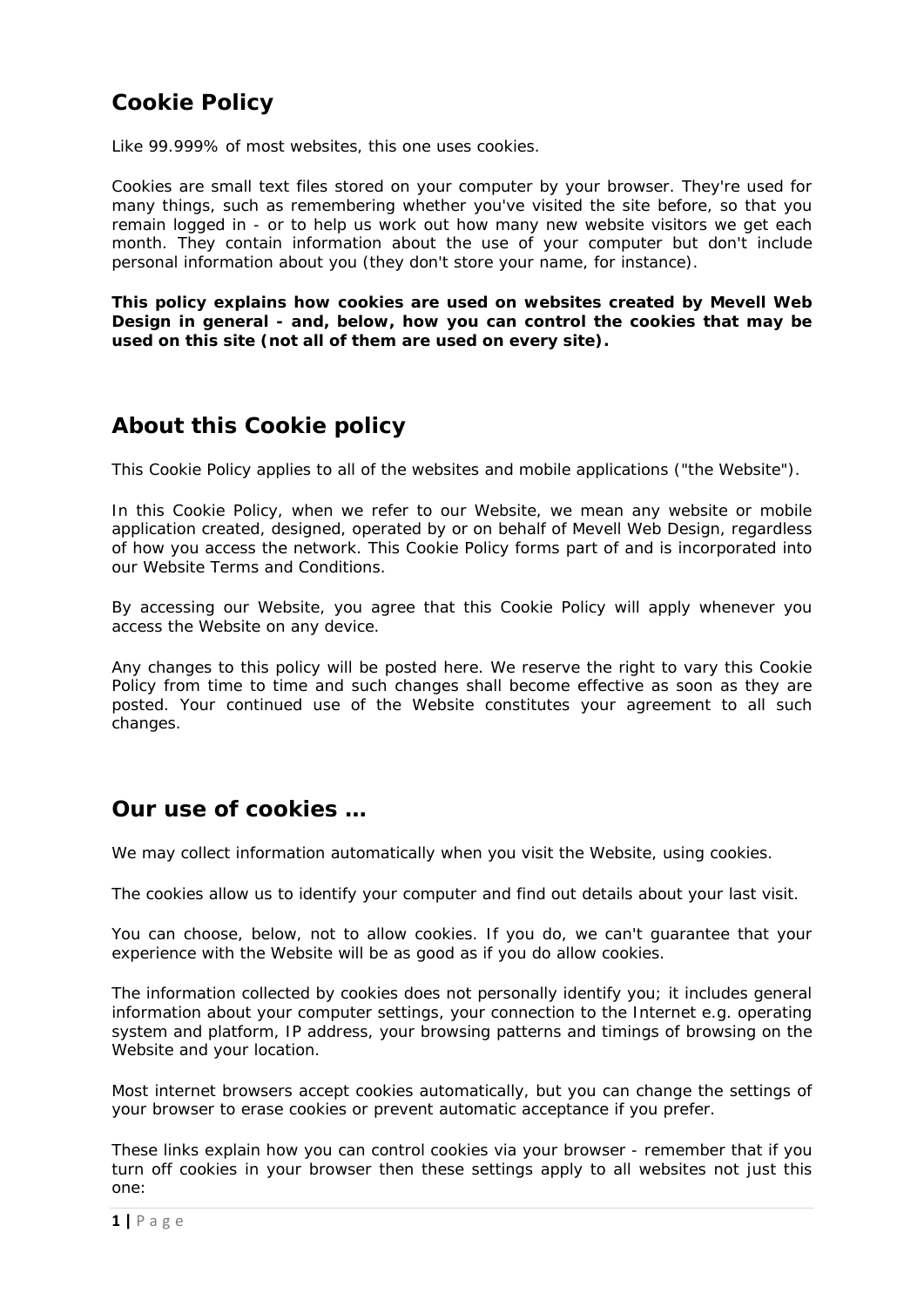- Internet Explorer http://support.microsoft.com/kb/278835 (this page links to further information for different versions of IE - the mobile version is at http:/ /www.microsoft.com/windowsphone/en-us/howto/wp7/web/changing-privacyand-other-browser-settings.aspx).
- Chrome: http://support.google.com/chrome/bin/answer.py?hl=en-GB&answer=95647
- Safari: http://docs.info.apple.com/article.html?path=Safari/5.0/en/9277.html (or http://support.apple.com/kb/HT1677 for mobile versions)
- Firefox: http://support.mozilla.org/en-US/kb/ Enabling%20and%20disabling%20cookies
- Blackberries: http://docs.blackberry.com/en/smartphone\_users/deliverables/ 32004/Turn\_off\_cookies\_in\_the\_browser\_60\_1072866\_11.jsp
- Android: http://support.google.com/mobile/bin/answer.py?hl=en&answer=169022
- Opera: http://www.opera.com/browser/tutorials/security/privacy/

## **Types of cookie that may be used during your visit to the Website:**

The following types of cookie are used on this site. We don't list every single cookie used by name - but for each type of cookie we tell you how you can control its use.

### 1. **Personalisation cookies**

We **do not use** these type of cookies on this website.

Other websites use these cookies to recognise repeat visitors to their Website and in conjunction with other information held, attempt to record specific browsing information (that is, about the way you arrive at the Website, pages you view, options you select, information you enter and the path you take through the Website). These are used to recommend content we think you'll be interested in based on what you're looked at before.

### 2. **Analytics cookies**

We **do use** these type of cookies on this website.

These monitor how visitors move around the Website and how they reached it. This is used so that we can see total (not individual) figures on which types of content users enjoy most, for instance.

You can opt out of these if you want:

- Omniture: http://www.omniture.com/en/privacy/2o7#optout
- Google: https://tools.google.com/dlpage/gaoptout

### 3. **Third-party service cookies**

We **do not use** these type of cookies on this website.

Social sharing, video and other services we offer are run by other companies. These companies may drop cookies on your computer when you use them on our site or if you are already logged in to them.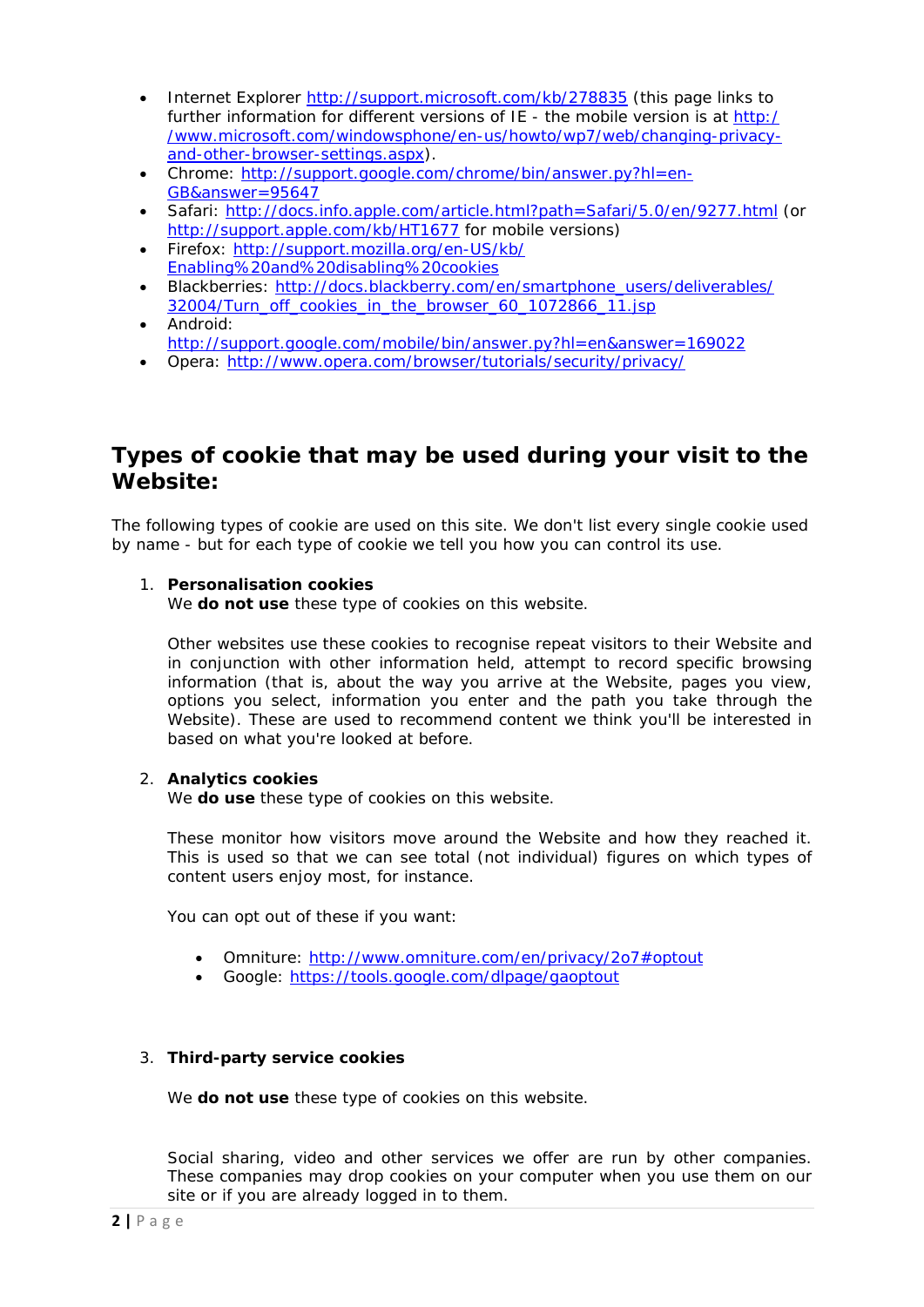Here is a list of places where you can find out more about specific services that we may use and their use of cookies:

- Facebook's data use policy: http://www.facebook.com/about/privacy/your-info-on-other
- AddThis (the service that runs some of our social sharing buttons): http://www.addthis.com/privacy#.T6j--usS0bw
	- Twitter's privacy policy: https://twitter.com/privacy
- Storify's (a service that is sometimes used to embed a series of tweets) terms of service: http://storify.com/tos
- Brighcove video player's cookie policy: http://support.brightcove.com/en/docs/video-cloud-player-cookies
- YouTube video player cookie policy: http://www.google.com/intl/en/policies/privacy/faq/#toccookies(Google's standard terms).
- Readers offers: Myoffers (reader offers): http://www.myoffers.co.uk/privacy\_statement.aspx
- Tynt (adds a URL when you copy and paste) opt-out page: http://www.tynt.com/tynt-users-opt-out#axzz1uwhK3VWx

#### 4. **Our own ad serving and management cookies** We **do not use** these type of cookies on this website.

Other websites can and do sell space on some of their websites to advertisers they pay for the content you enjoy for free.

As part of this, they use several services to help the website owner and advertisers understand what adverts you might be interested in. These cookies hold information about the computer - they don't hold personal information about you (ie it's not linked to you as an individual). But they might hold a record of what other websites you've looked at - so we could show you a car advert if you've previously visited a motoring website.

Below are some examples of the services they may use and how you can control those cookies. Please note that turning off advertising cookies won't mean that you are not served any advertising merely that it will not be tailored to your interests.

- VisualDNA (ad relevancy): Privacy policy at http://www.vibrantmedia.com/privacy.asp and you can opt out via http://www.youronlinechoices.com/uk/
- Acudeo / Tremor (video advertising): Privacy policy at http://uk.tremorvideo.com/about-us2/privacy-policy/ and you can opt out at http://www.tremorvideo.com/about-us/privacy/
- Audience Science (ad relevancy): Privacy policy at http://www.audiencescience.com/privacy and opt out via http://www.youronlinechoices.com/uk/
- Doubleclick (advertising): Privacy policy at http://www.google.com/doubleclick/privacy/ and opt out via http://www.youronlinechoices.com/uk/
- Inskin media (ad relevancy): Privacy policy and opt out via http://inskinmedia.com/privacypolicy.html.
- Google Adsense (ad partner). Privacy policy at https://support.google.com/adsense/bin/answer.py?hl=en-GB&utm\_medium=link&gsessionid=DyXLmLB1J1MxXckh6tX6AQ&utm\_cam